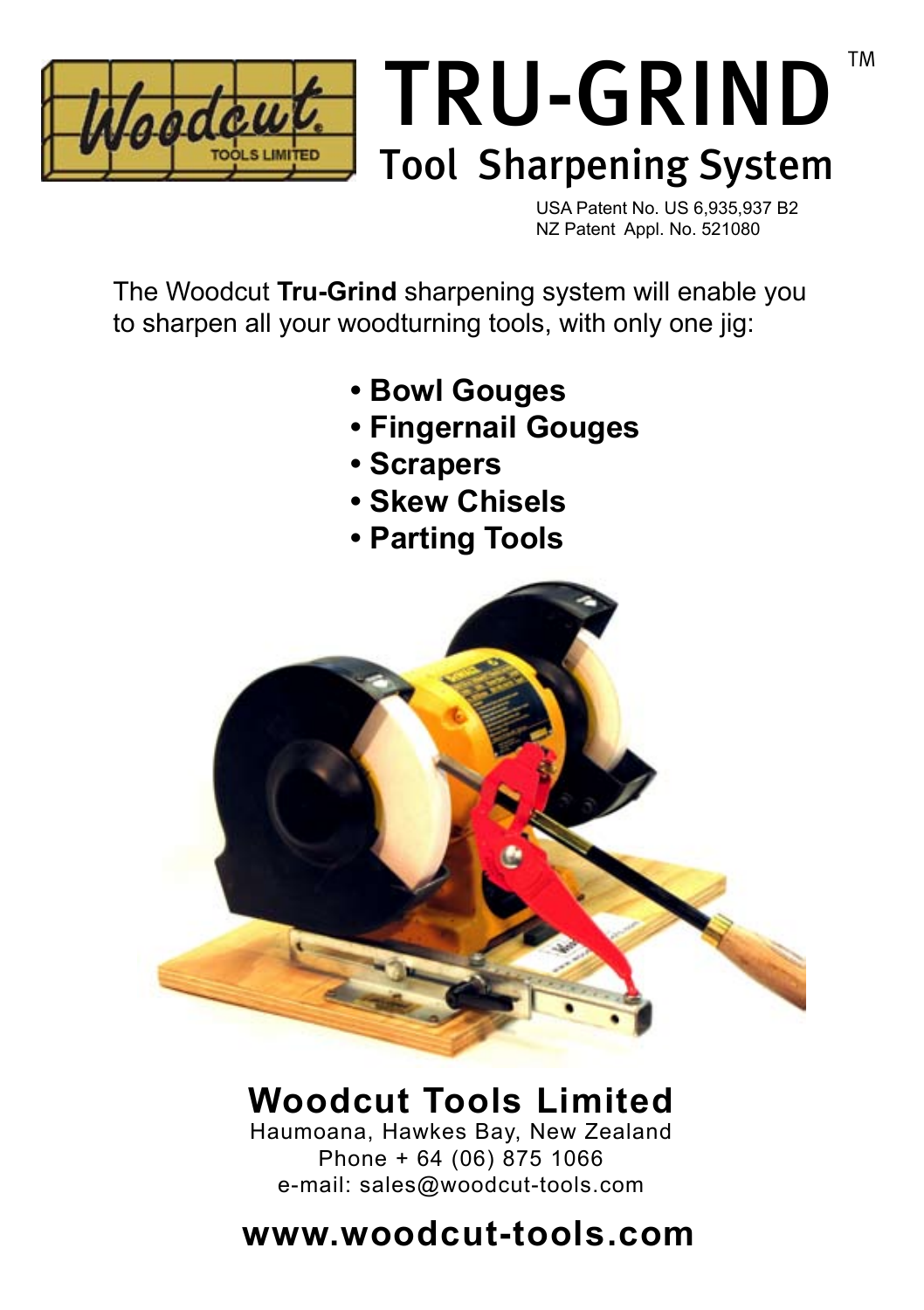#### **SETTING UP THE TRU-GRIND SHARPENING SYSTEM**

Open the box and identify all the parts: the **Base-slide**, **3 screws** for securing the Base-slide, the **Tool-holder, Instruction booklet, Video CD,** and **Short Steel Rod.**

**Watch the video first** then prepare to set up the unit on a wooden base or direct to your workbench. You will need a screwdriver, square, pencil and ruler to do the job.

In the course of this setup you may be able to create, or improve on, some important features of your tool sharpening. Notably: the height of your grinder above the floor; integration of a tool protrusion setting block with the grinder base block; a better grindstone.

It is important that your grinder is at a comfortable height. We recommend the centre of the grinding wheel be at approximately the same height as your lathe spindle.

Mount your grinder securely on a flat bench or table. It is best if the height from the bench, and thus the foot of the Base-slide, to the centre of the wheel is 150 to 160mm (6-6½ inches).

Next set your Tru-Grind base unit below the grinding wheel. Align the pivot points as close as possible to the center line of the grinding wheel. For 6" (150mm) wheels align the rear edge of the Tru-Grind base plate with the centre line of the grinder. For 8" (200mm) grinders bring the base plate forward to about ¾" (20mm) from the centre line of the grinder. Once you have achieved this, mark and drill the holes for the Base-slide and affix the screws firmly.

You may have to remove the manufacturers tool rest from the grinder if this obstructs use of the Tru-Grind system. If you would like to have continuing use of a simple toolrest at the grinder then you can add a Woodcut Sturdy Rest (see page 16) to your Tru-Grind.

Add a stopper of hard wood along part of the front edge of the base board or your bench 50mm (2") back from the edge of the base board or bench. This is for consistently setting the same tool protrusion from the Tru-Grind Tool holder.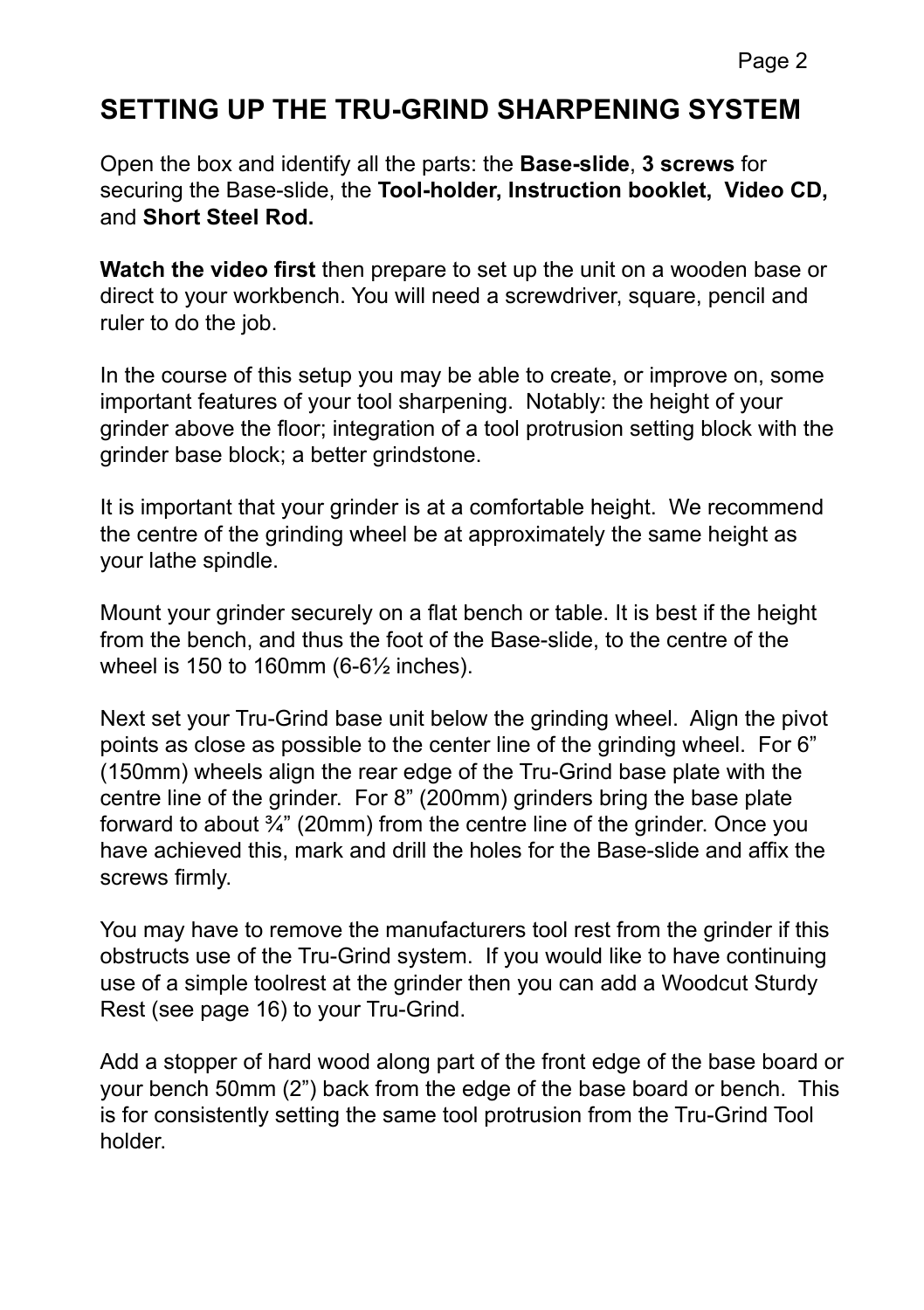#### **Grinder Height**

**Grinder Layout**



Height from the bench to the centre of wheel should be 150 - 160mm (6-6½") for both 150mm (6") and 200mm (8") grinders.

It may be necessary to place a packer under the mounting base of the grinder or under the Tru-Grind Base-slide to get the height correct.



Set up the Tru-Grind and grinder on your bench as above with centre of the pivot points aligned with the centre line of the wheel.

### **Stopper for Chisel Protrusion**

Fix a stopper of hard wood along part of the front edge of the base board or your bench. This is 50mm (2") back from the edge of the base board or bench. This stopper will be chipped away with repeated use so make it easy to replace.

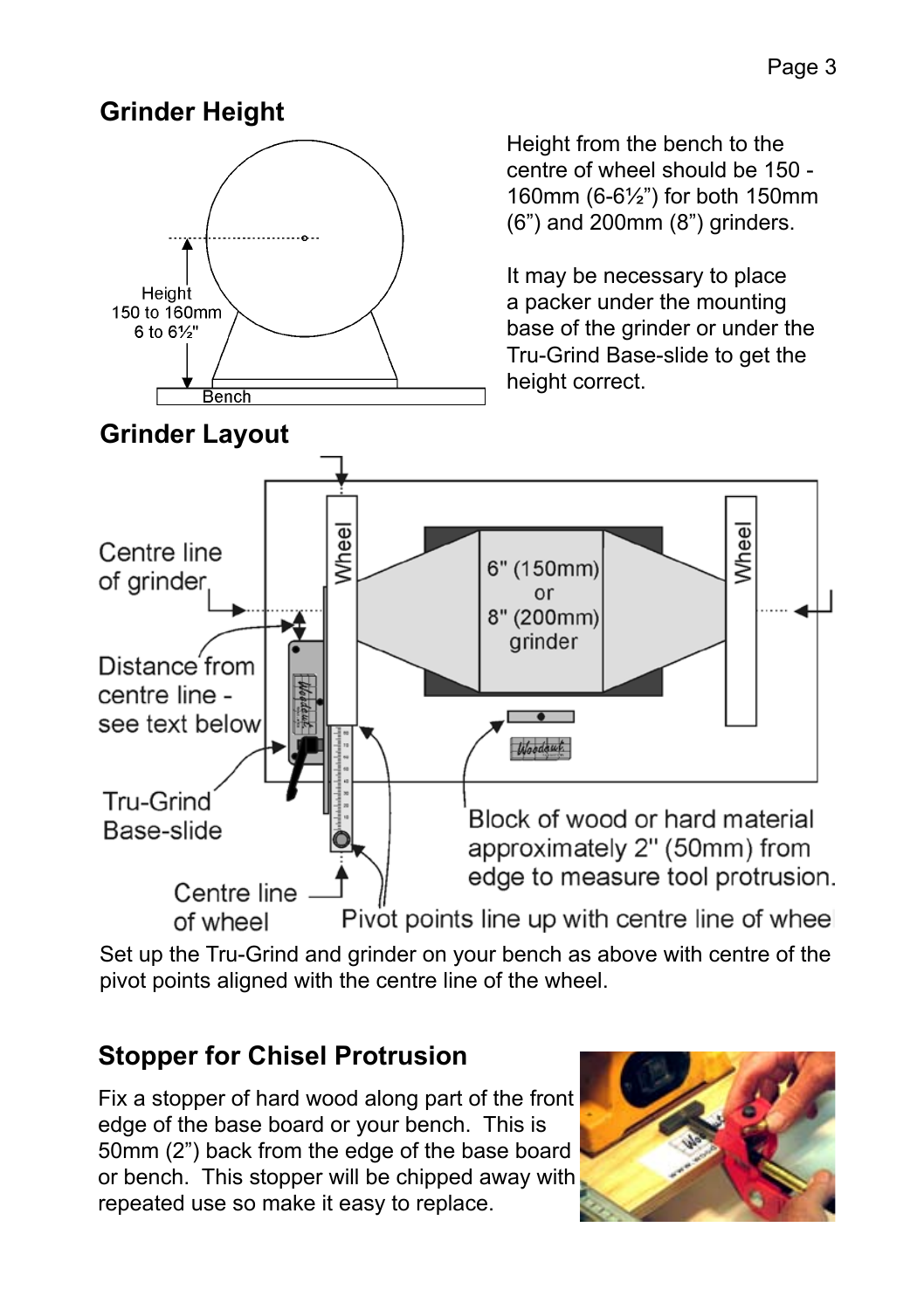### **INTRODUCTION**

Your Woodcut Tru-Grind system is designed to enable woodturners to repeatedly grind perfect bevels on all types of bowl gouges, spindle gouges, roughing gouges, skews, and scrapers. Once the Base-slide is set up as described, grinding a perfect bevel on a tool is very easy and you will be able to repeat this perfect bevel every time you re-sharpen the tool.

The hollow ground bevel also gives you the ability to hone the edge easily, and get it very sharp. Such a truly sharp tool will enable you to turn wood to a finish so smooth that even the end grain requires no sanding.



#### **Wheel Dressing**

Dress your grinding wheels whenever they appear dirty or are unevenly worn.

If grinding wheels are not trued and dressed (cleaned) they will cease to sharpen and will overheat and burn the tools. The Woodcut T-Bar dresser covers the complete wheel face to give you an even flat surface.

If you have removed the regular tool rest from the grinder to fit the Tru-Grind system then support the T-Bar Dresser on a piece of wood resting on the grinder frame.

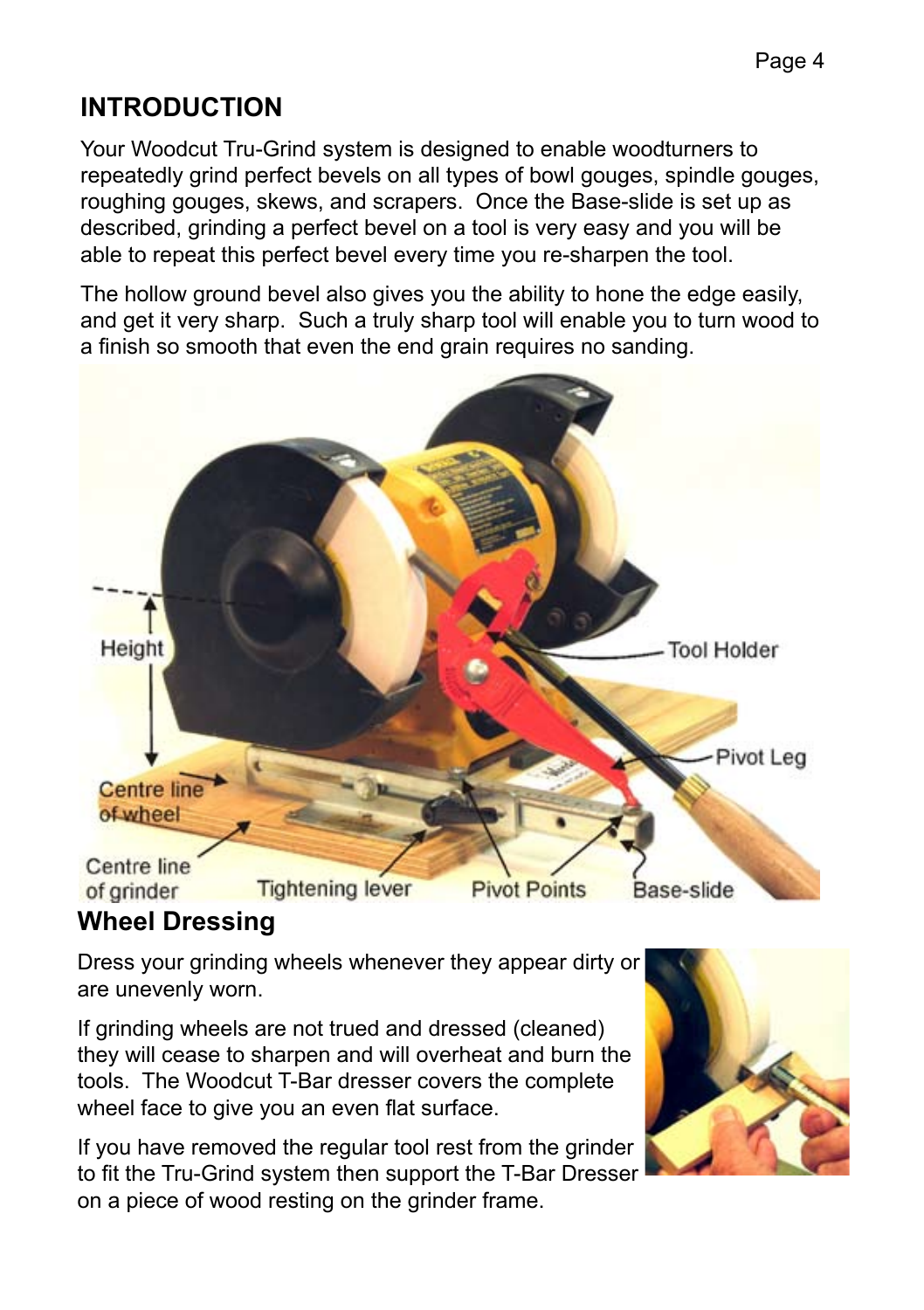#### **SHARPENING INSTRUCTIONS**

Grinding grit can damage your eyesight. Make sure you are wearing **approved safety glasses** before starting your grinder.

#### **Basic steps with Tru-Grind sharpening**

These are the basic adjustments to be made when sharpening all woodturning tools with the Tru-Grind jig:

**1. Tool Protrusion** - In the setup instructions, we suggested you screw a block to your bench, approximately 2 inches (50mm) from the edge, which you use to set the protrusion of the chisel end from the Tru-Grind Toolholder. This setting must be consistent every time you grind the tool.

**2. The position of the Toolholder Pivot Leg** determines the style of grind. Use position 1 for grinding standard traditional bowl gouges and roughing gouges. This will give a bevel angle which is similar on the sides and on the nose. The greater angle that you adjust the Pivot Leg to the Toolholder head (or the greater the number), the more will be the difference in bevel angle between the nose and the sides of the tool, and the further back you will grind the sides of the gouge, i.e. increasing the length of the fingernail.

You may need to find the closest setting notch to the previous angle and regrind your gouge so that this setting can be used for future re-grinds.

Position 9, with the Pivot Leg pushed all the way forward, is used for arinding scrapers and ring tools.

**3. Adjust the Base-slide.** After steps 1 and 2 above are set, you must adjust the Base-slide in or out to get the desired angle of your bevel, particularly on the nose of the chisel.

**4. Record the setting.** For each chisel write down, or record in some other way, the angle setting of the Toolholder and extension of the Base-slide.

**Aids to Sharpening.** As the grindstone will wear and result in your recorded Base-slide positions being erroneous, make or obtain a jig which will repeatedly and accurately set the distance between the grindstone and the pivot point on the Base-slide.

To have a good example of a standard grind to refer to, obtain the Woodcut Tru-Grind Profiler.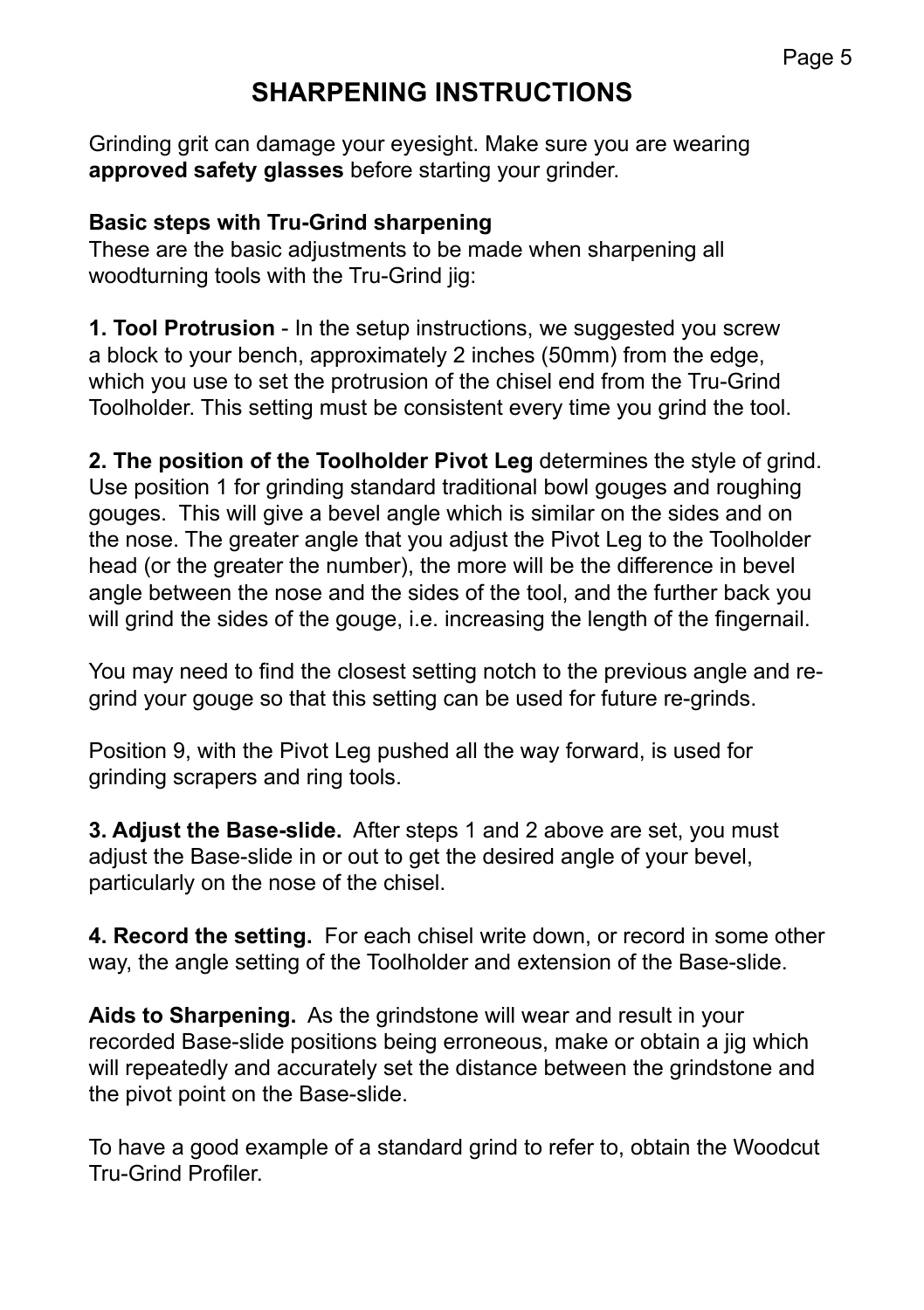#### **SUGGESTED SHARPENING ANGLES FOR COMMONLY USED TOOLS**



**Traditional bowl gouge**. Used on its side with the flute facing in the direction of the cut. With the bevel rubbing for a smooth finish even on end grain. Usually 10 to 15mm wide.

**Fingernail or Celtic Grind bowl gouge**. Used on its side with the flute facing in the direction of the cut. With the bevel rubbing for a smooth finish even on end grain. Usually 10 to 15mm wide.

**Bowl bottom gouge**. Used on its side with the flute facing in the direction of the cut. Intended for use in the bottom of bowls. Usually 10 to 15mm wide.

**Spindle or Detail gouge**. The main shaping tools of the spindle turner. Used for detail work, beads, coves, and ogees, to which the modern round shape is particularly suited. 5 to 15mm wide.

**Spindle Roughing gouge**. An essential tool for between-centre work (spindle turning). This tool quickly reduces square timber to the round. Also ideal for long, shallow curves. Usually 25mm wide.

**Skew Chisel**. The skew will produce the finest possible finish when used correctly. For cleaning end grain, pommels, rolling beads, etc. when both long point and heel can be used. 15 - 50mm wide.

**Diamond parting tool**. An excellent all round parting tool. The double taper provides clearance along the sides of the tool to prevent excess binding while cutting.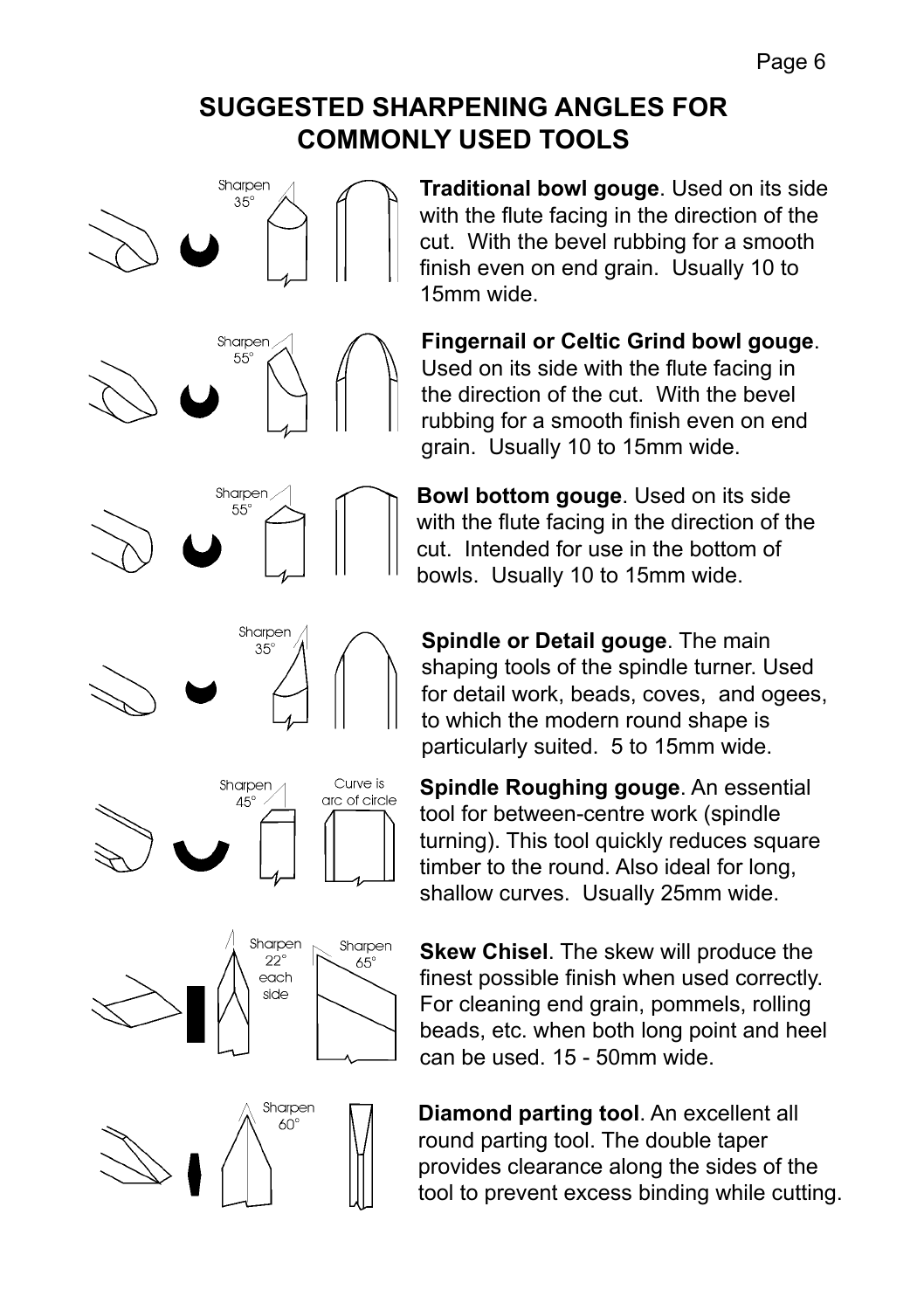#### **Standard Traditional Bowl Gouge**

Fit the bowl gouge into the Toolholder. Tighten it down so it is firm and straight. We suggest approximately 2 inches or 50mm of tool protruding from the front of the Toolholder body. This protrusion must be the same each time you grind.

Next adjust the pivot leg until it is parallel with the handle of the bowl gouge (position #1 on the Toolholder). Fit the pivot ball at the bottom of the leg into the rear pivot point on the base slide. Move the Base-slide in or out until the correct bevel angle is achieved. We set the bevel angle of our traditional gouges at 35 degrees. This angle can be checked with a Woodcut Tri-gauge.

Hold the Tru-Grind Tool Holder comfortably in your hands. Locate the ball foot of the Tool Holder in the Pivot Point. Apply the chisel to the grinding wheel and rotate it from side to side. Recheck your angle. Now continue to grind until you have a sharp edge. With this system you may grind all of the

gouge at one time or you may grind the sides or the nose or whatever area you need to. When reshaping a badly ground gouge, work on the sides only, until they are correct, and then blend the nose to match.

It is important that the pivot leg angle is the same every time. So once you have decided on which angle to use, mark the number on the handle of the tool for next time. It is important to use the same settings to get a consistent regrind.

If a long-fluted gouge is slim or won't align true in the Toolholder then insert the Short Steel Rod supplied under the clamp block "V" and into the flute of the gouge. Tighten as normal.



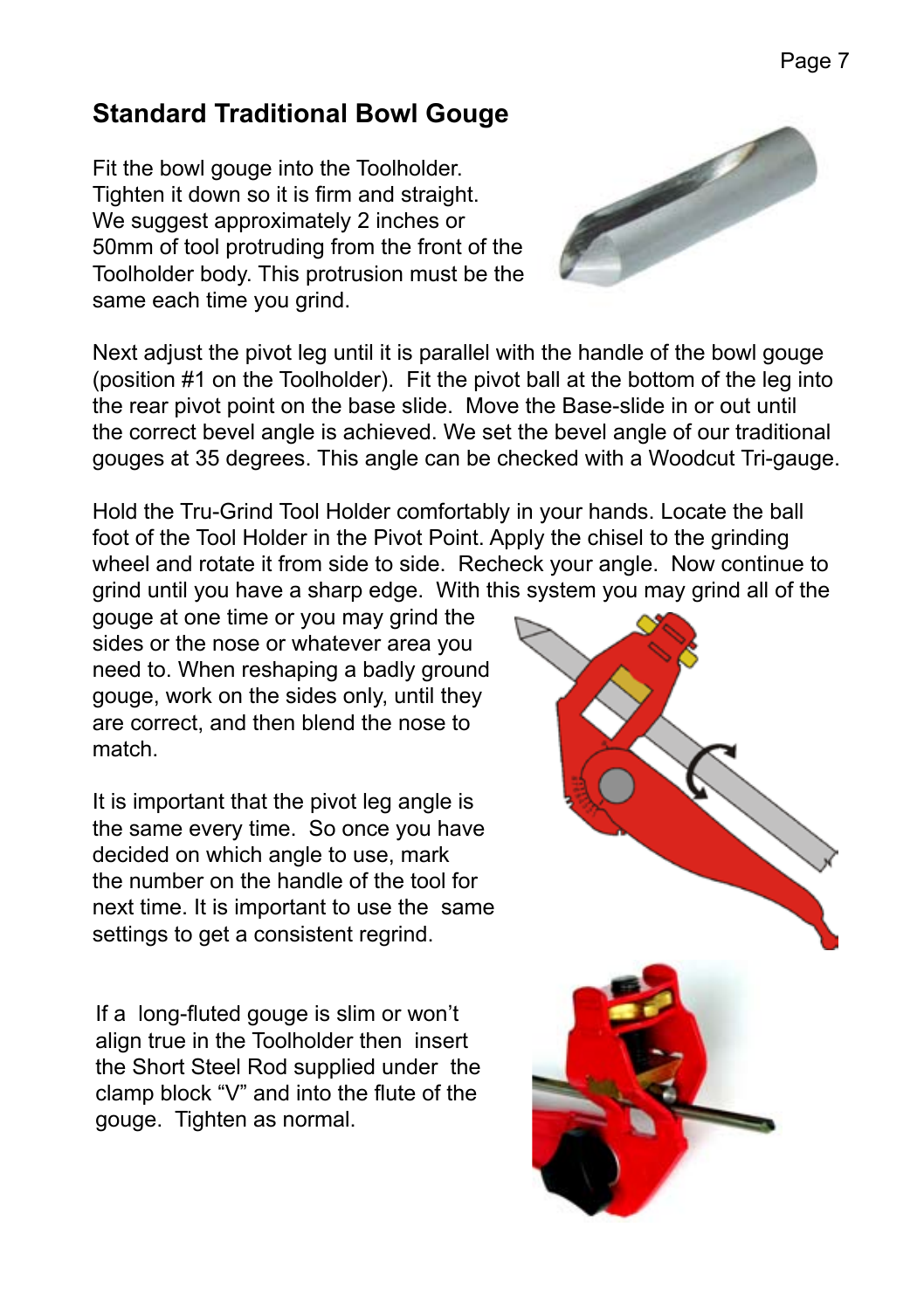#### **Fingernail or Celtic Grind Bowl Gouge**

This style of gouge has the sides of the tip ground back. To achieve this you need to adjust the pivot leg on the Tool Holder forward to between positions #4 and #8. The higher the number, the more the wings or sides will be ground back. Take note of the number setting you have chosen. This can be written on the wooden handle of the gouge to help you repeat the same grind.



The flute shape should be parabolic or "U" shaped to acheive a good Celtic or Fingernail grind.

#### **Spindle Gouge**

This style of gouge has the sides of the tip ground back. To achieve this you need to adjust the pivot leg on the Toolholder forward to between positions #4 and #8. The higher the number, the more the wings or sides will be ground back. Take note of

the number setting you have chosen. This can be written on the wooden handle of the gouge to help you repeat the same grind.

### **Spindle Roughing Gouge**

Roughing Gouges should be sharpened with the Pivot Leg at position # 1 and at a bevel angle of 45 degrees.

This will result in a finer edge towards the wings of the gouge than at the centre, but the tool will operate just as well as one with exactly 45 degrees across the whole edge.

The end of a Spindle Roughing Gouge should be straight across - no grinding back of the wings.



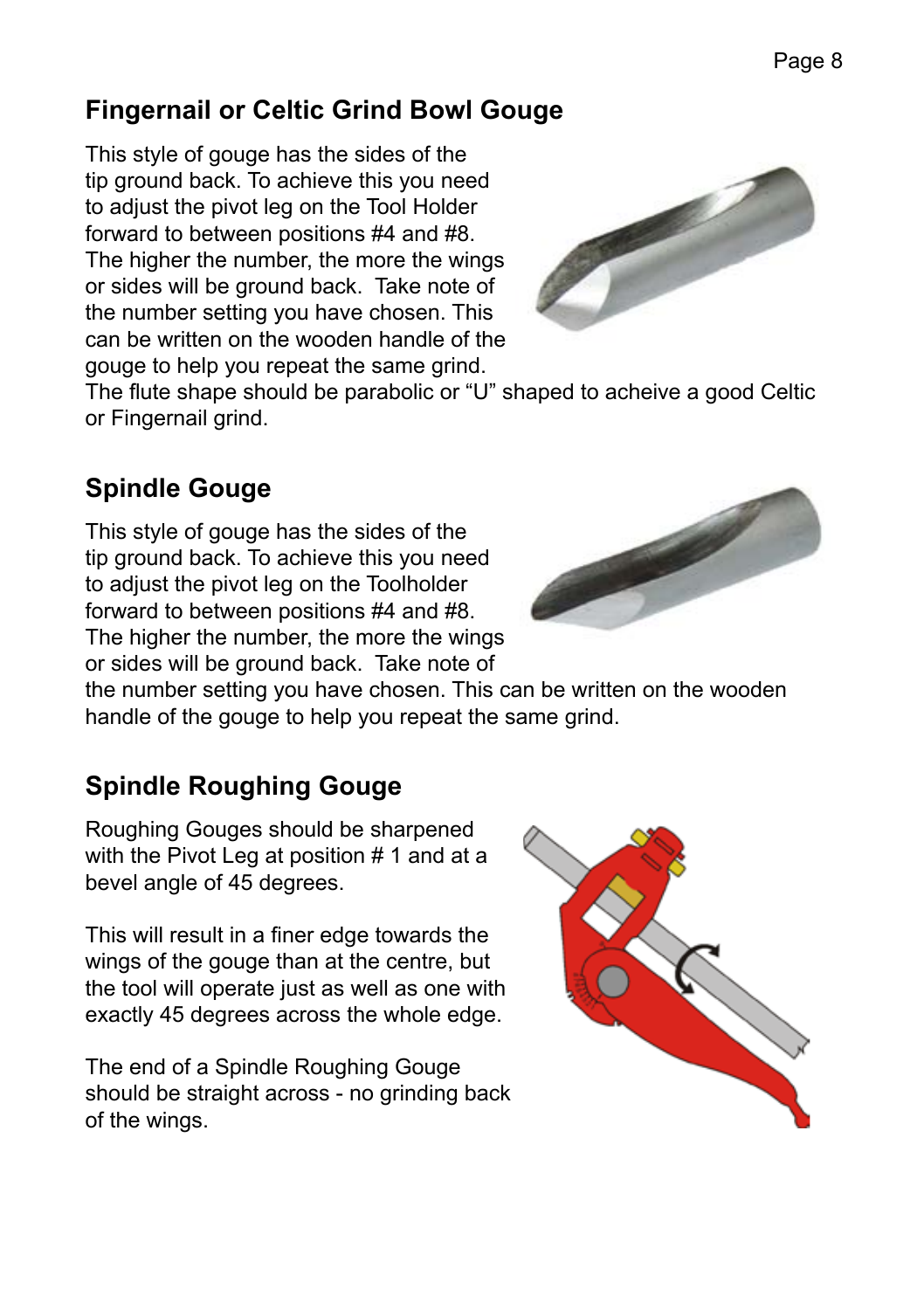#### **Skew Chisel**

Place your skew chisel into the Tru-Grind Toolholder with the blade verical and the point at the bottom. Adjust the protrusion to 2 inches or 50mm from the toolholder body and clamp it down firmly. Put the pivot leg into the rear base pivot position and lay the body on its side. Adjust the Toolholder leg

angle until the cutting edge is horizontal with the face of the wheel. Then lay it on the wheel and adjust the base slide until the bevel angle is correct - we suggest 22 degrees. Start the grinder and commence sharpening. The more you move the skew from side to side, the more radiused will be the edge. The shape of this edge is a personal choice. Rotate the Toolholder to sharpen the other side.



#### **Parting Tool**

Place the tool in the Tru-Grind Toolholder horizontally with the same tool protrusion as other tools. Next lay the tool on the wheel and adjust the pivot leg until the point angle is approximately 35 degrees. Rotate the Toolholder to sharpen the other side.

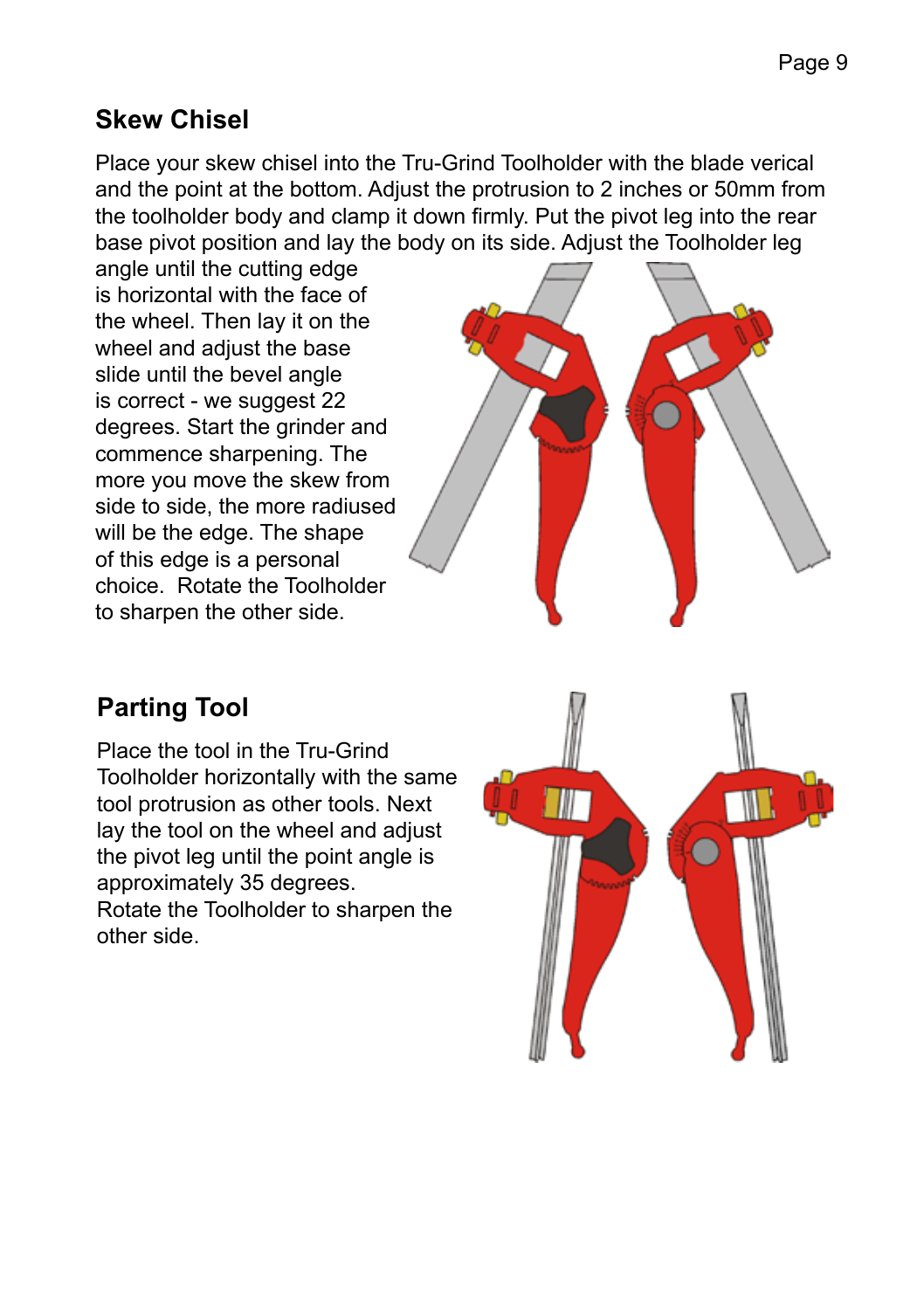#### **Traditional Scraper**

Place the scraper in the Toolholder protruding as before and clamp tight. Next move the pivot leg forward as far as it will go i.e. position #9 (where it is level with the nose of the scraper). Place the pivot leg into the forward pivot position on the base slide. Move the base slide in or out to adjust the bevel angle as required (Generally around 55 degrees).

Apply the scraper to the wheel and rotate until your preferred shape is achieved.

This method can also be used to sharpen Ring Tools used for hollowing.



#### **Negative-rake Scraper**

A square-ended negative-rake scraper is sharpened like a skew, but usually with less angle to the cutting edge.

Negative-rake scrapers with an unequal and curved sharp edge need to be sharpened using a regular grinder tool rest or the Sturdy Rest on the Tru-Grind system.

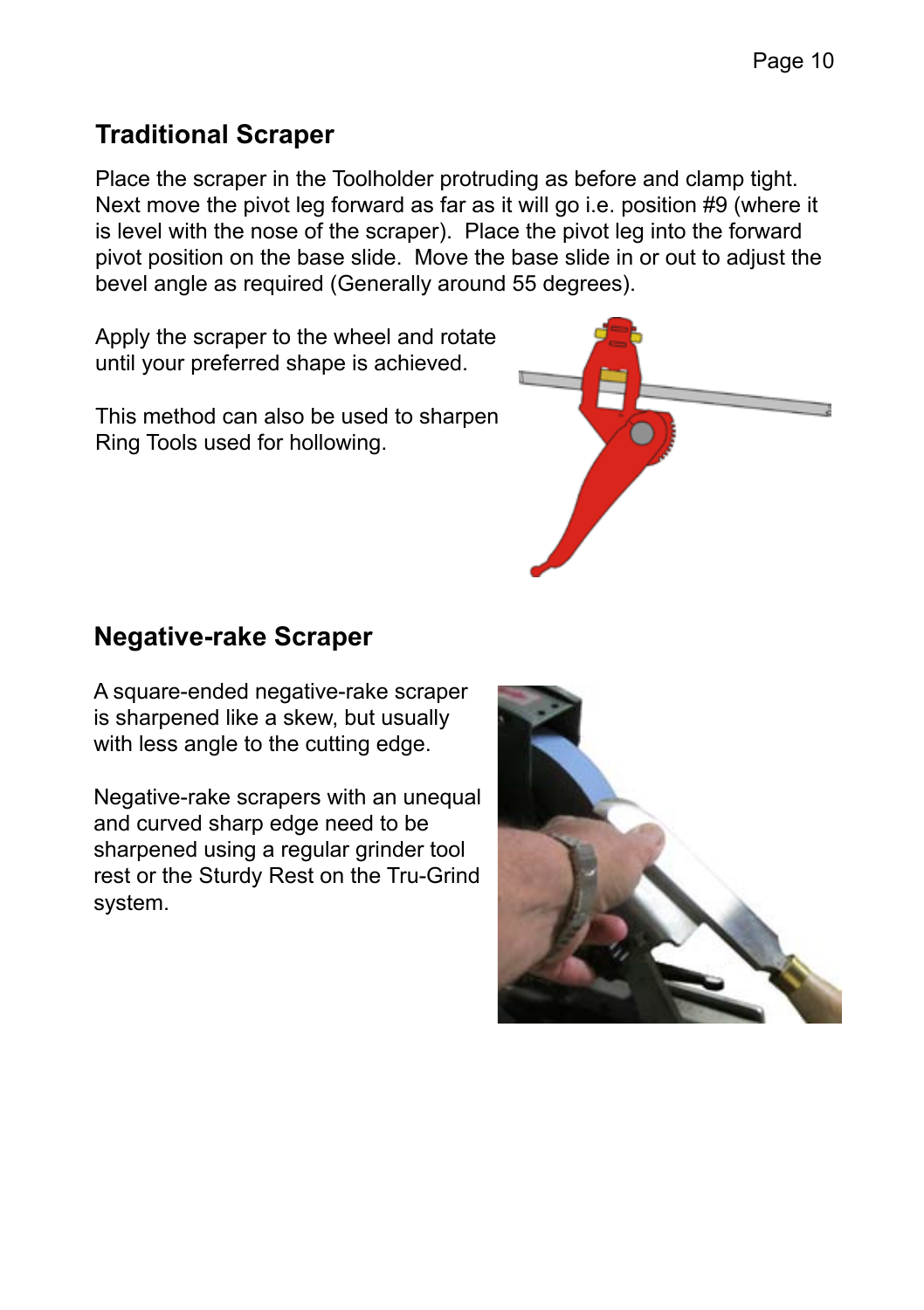#### **Sharpening your old grind or someone else's grind**

Every now and then someone will come along and ask for an oddball woodturning chisel to be sharpened. Skews and parting tools are easy but gouges need a little more attention. A common different gouge grind is one with a greater sweep to the wings, sometimes it is a gouge with a small angle on the nose and greater angle on the wings, or maybe just one that is in between the "standards" previously mentioned.

First Setting: Fit the gouge into the Tru-grind Toolholder with a 50mm (2") protrusion as you would for any other gouge. Loosen the Base-slide of the sharpening iig and put the foot of the toolholder into the Pivot Point at the end of the slide. Now, rotate the Toolholder until the chisel is around towards right angles to the stone, or the last bit of the ground face is still



in contact with the stone. Shift the Base-slide in or out until that part of the face of the chisel is in contact with the stone so that the entire length of

the face will be ground. Tighten the Base-slide Tightening lever.

Second Setting: Rotate the Toolholder and chisel back to a central (vertical) position. Change the tool holder head to leg angle until the nose of the chisel is in contact with the stone so that the entire length of the face will be ground. Tighten the nut.



Return to the first setting to check that all is well.

Sharpen the chisel.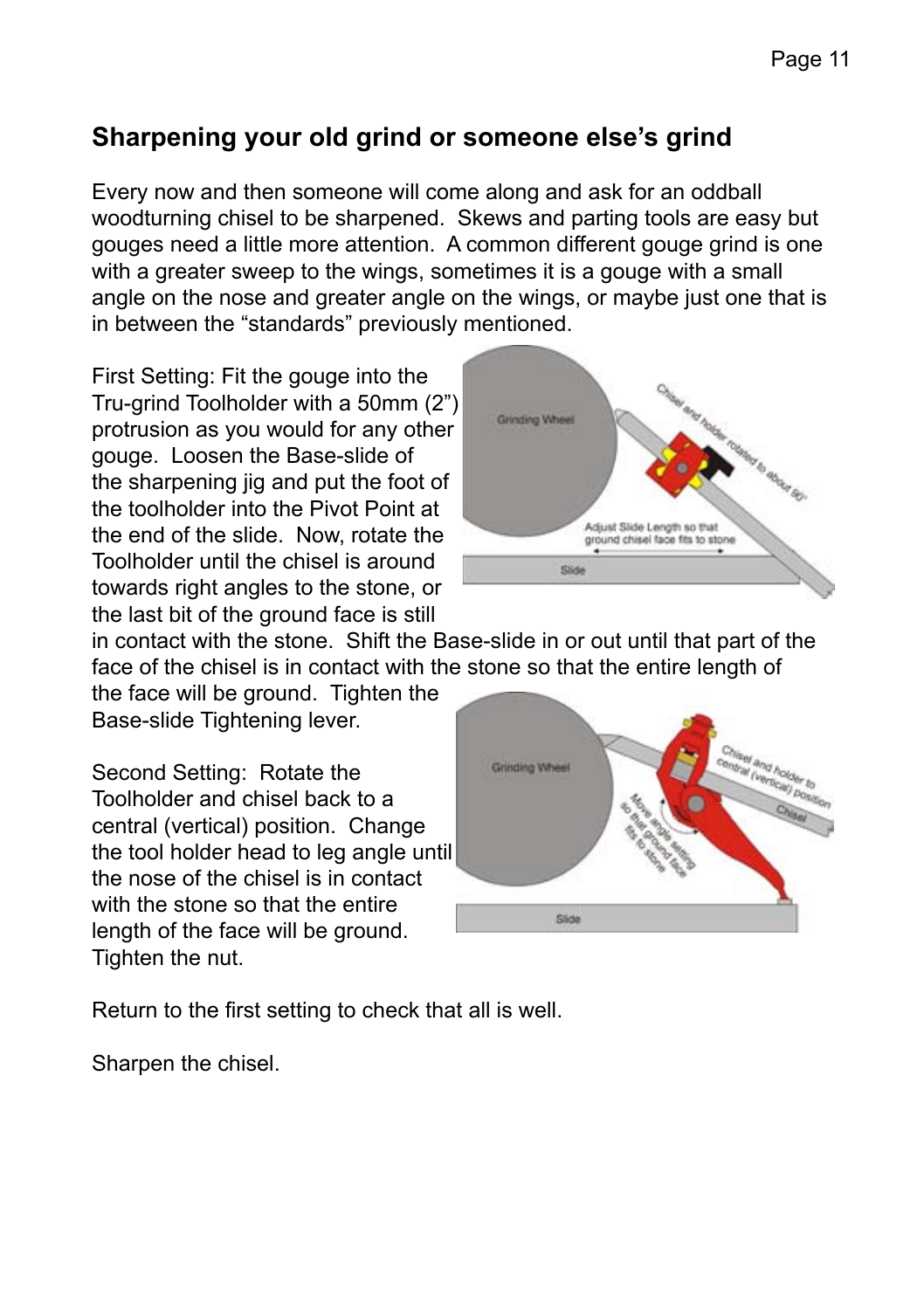#### **Re-shaping or maintaining the same shape?**

If, before you commence sharpening, the shape of your gouge is grossly incorrect, you have various options to bring it back to a desired shape. This may be because you have purchased a new, unshaped, gouge or if, through repeated sharpening, the shape has changed from the original.

1. You can correct the shape on the wheel freehand.

2. Set the Tru-Grind to match the Woodcut "TruGrind Profiler" (see page 17) as a template or reference to reshape your gouge.

3. Set the Tru-Grind to match another chisel in your kit or a borrowed one.

4. Roughly shape a fingernail grind as in the drawing below before sharpening the gouge in the Tru-Grind iig.

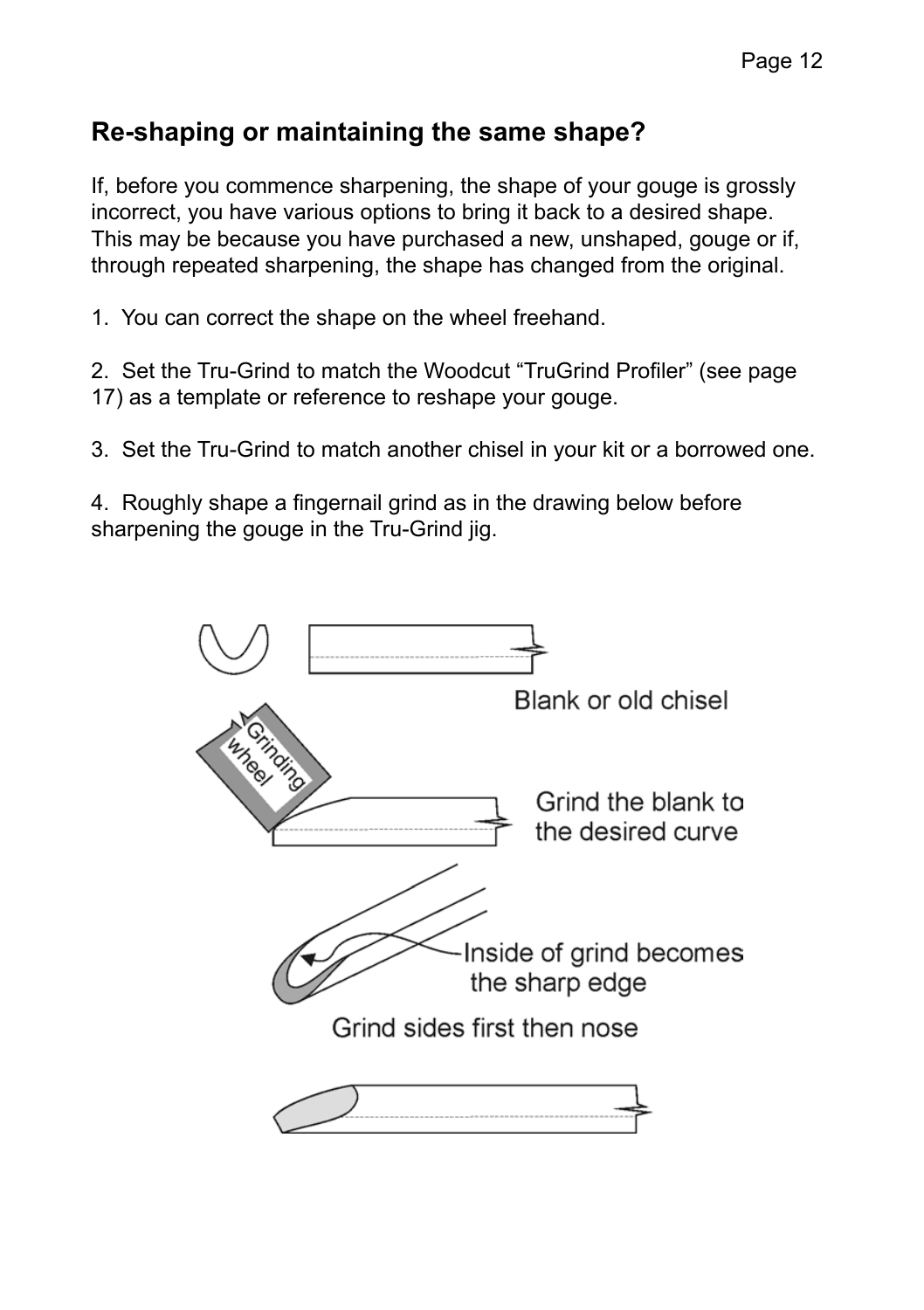#### **CARE AND MAINTENANCE**

Your Tru-Grind system and your grinding wheels need regular care and maintenance to get the best from them.

Really sharp tools cut the wood cleanly and efficiently and leave you with less time spent on sanding and general cleanup. To achieve this first address the set-up, (as outlined in the video) then the condition of the grinding wheels, followed by the shape and sharpness of the tools themselves.

We have designed the T-Bar Wheel Dresser to help you. This accessory will safely and easily true and dress the grinding wheel for you. When a new wheel is fitted it must first be carefully trued so it runs smoothly then periodically cleaned (dressed) each time it gets dirty or dull using the T-Bar dresser. If the wheel gets dull it will cause friction and overheat the tools causing them to go blue and burn.

We don't recommend you quench your high speed steel tips in water for cooling during grinding because the shock can lead to shrinkage at the fine tip and develop fine cracks as a result. It is better to leave the tool to cool naturally.

Maintenance of your Tru-Grind is minimal but important. Grinding grit will work its way down into the base slide and into the main thread of the Toolholder to cause binding. The simplest way to clean this is with a compressed air gun to blow the grit away. Alternatively dismantle the slide from time to time and clean with a cloth and re-assemble.

Apart from these simple considerations no further maintenance will be required. Any spare parts can be supplied direct from the factory.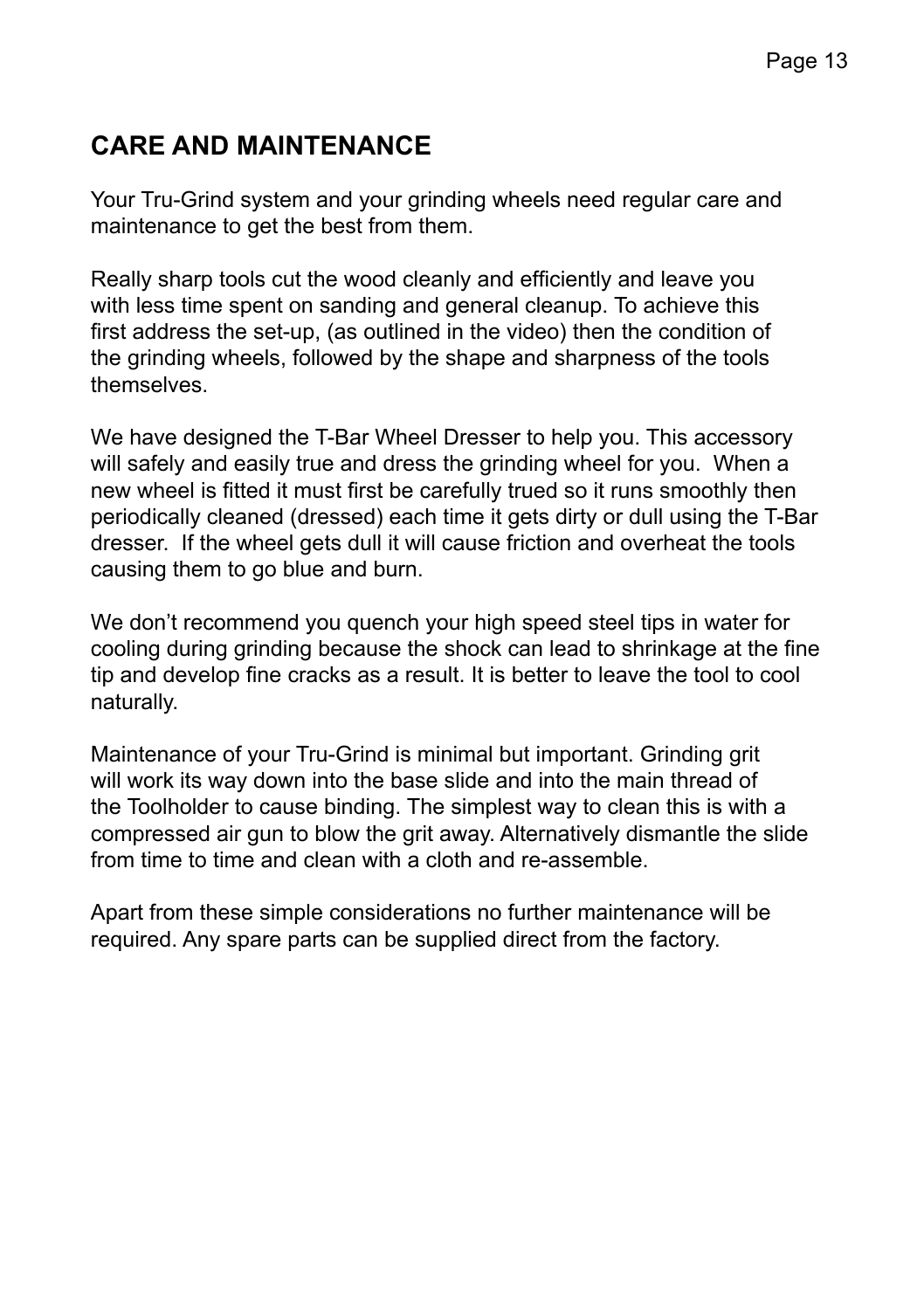#### **Which size stone?**

This is about the curve the grinder puts into the face of the chisel; mostly bowl gouges and skews. There are three reasonably available options: the 6" stone; 8" stone; and a flat device such as a belt or disc sander.

A bowl maker should be rubbing the bevel of the bowl gouge around both the outside and the inside of the bowl. The curve in the chisel face created by a 6" grinder makes that chisel a neat fit on the outside of a small bowl, not so good on a large bowl, and likely to dig-in on the inside curve of a bowl. Some bowl makers have a gouge ground with a double bevel for the inside of bowls. A gouge sharpened on an 8" grinder will be fine on the outside and less catchy on the inside of the bowl. A compromise may be the flat grind but then it is not as easy to rub the bevel on the outside.

The skew is good for straight spindle turning, slight coves, and beads and spheres. Here the curve on the face of the skew from a 6" grind may be fine for beads and spheres but when it comes to a nice straight cut that curve may be too great and the skew tends to dig in. That suggests that a flat grind will be best for a skew, but it is very difficult to rub the bevel on a large bead or sphere when the steel behind the cutting edge of the chisel is perfectly flat. Thus the 8" grind seems to be a good compromise.

If you wish to use a flat grinder then take care to get a true flat grind. The abrasive belt or disk will form a little wave in front of the cutting edge of the chisel and thus give you a rounded sharpen instead of the flat you desire.

**What sort of stone?** There are many stones available, yet they are often not easy to find. You will need to hunt but the reward of having a good stone is worth it – you will be using it for many years.

White aluminium oxide stones will be the easiest to find. Eighty grit is fine for the average hobby woodturner. The finer 120 grit does give a better edge but has the downside of the stone clogging more and thus needing dressing more often. Norton make a blue 'Seeded Gel' or SG stone as their premier stone for the grinding of hard metals such as high speed steel. The finest grit rating of these wheels is 80 but that is said to give a far better grind on woodturning chisels than other stones. Diamond coated wheels are available but manufactures of pure diamond coatings do not advise their use for high speed steel. Diamond CBN (Cubic Boron Nitride) Sharpening Wheels, commonly referred to as CBN Wheels, will create a superior sharp edge but are difficult to purchase in a size useful for woodturning chisels.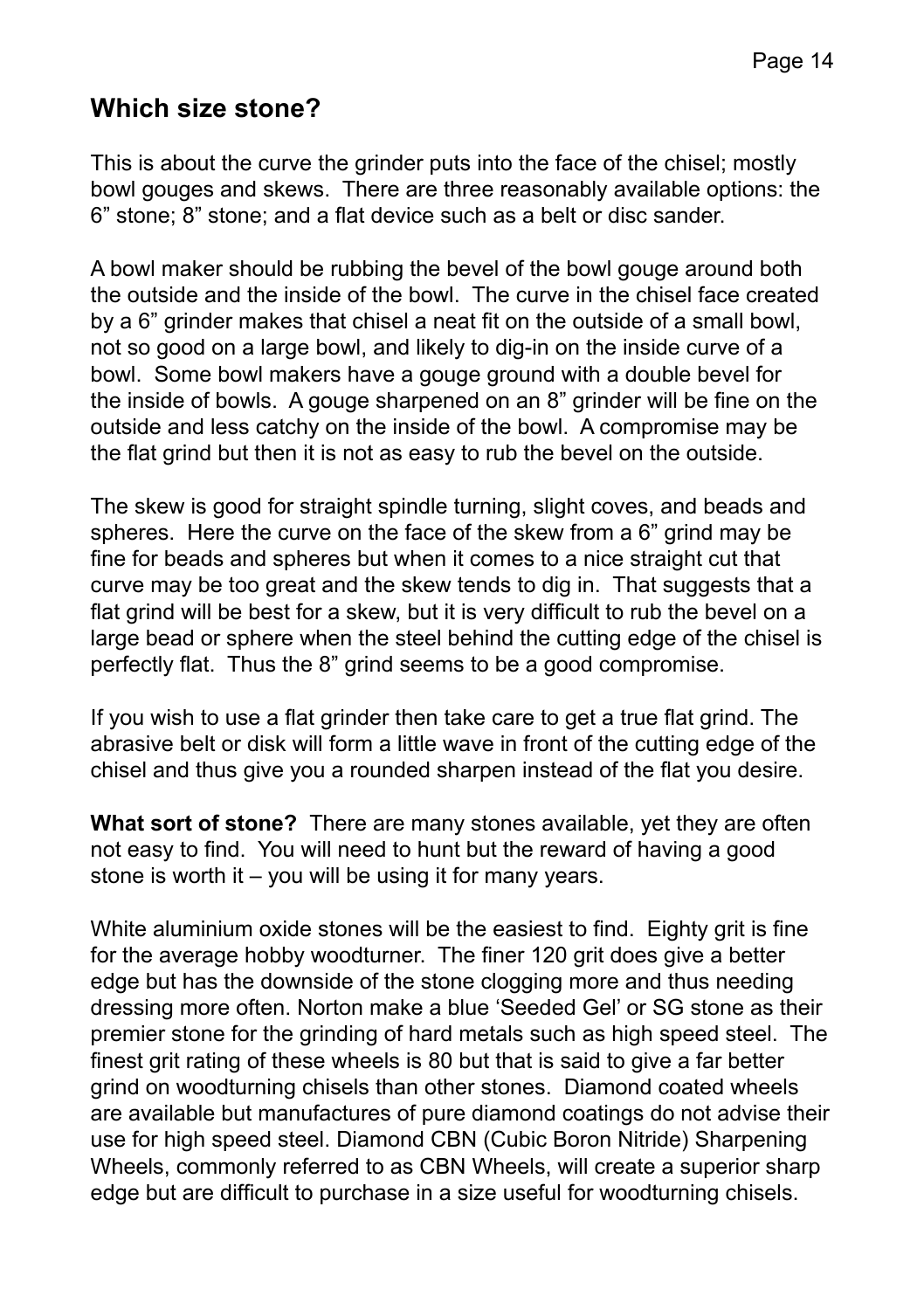#### **ABOUT GRINDSTONES**

#### **Grinding Wheels for High Speed Steel**

Most suppliers of turning tools and accessories carry regular white aluminium oxide grinding wheels suitable for sharpening high speed steel tools.

A diamond wheel dresser (such as the Woodcut T-Bar dresser) will clean and remove steel particles from the wheel and expose fresh sharp wheel particles for efficient sharpening.



#### **Honing**

All of the bevels created on round grindstones are hollow ground and lend themselves to honing with regular hand-held stones or a small diamond hone. These work very quickly to produce a sharp edge and can be used until the hollow grind is reduced in size.

By contacting the heel and the edge with the hone, it is easy to produce an evenly honed edge. Since the sharpness of an edge depends on the smoothness of two surfaces, the honed bevel and the flute, it's necessary to hone the flute with a slipstone. The slipstone should lay flat against the flute. Don't be tempted to use the slipstone too aggressively near the edge causing a rounding-over and increasing the included angle between the bevel and the flute. A well honed edge will cut cleaner and faster than one just off a grinding wheel. Using a hone can also extend the period between grinds considerably.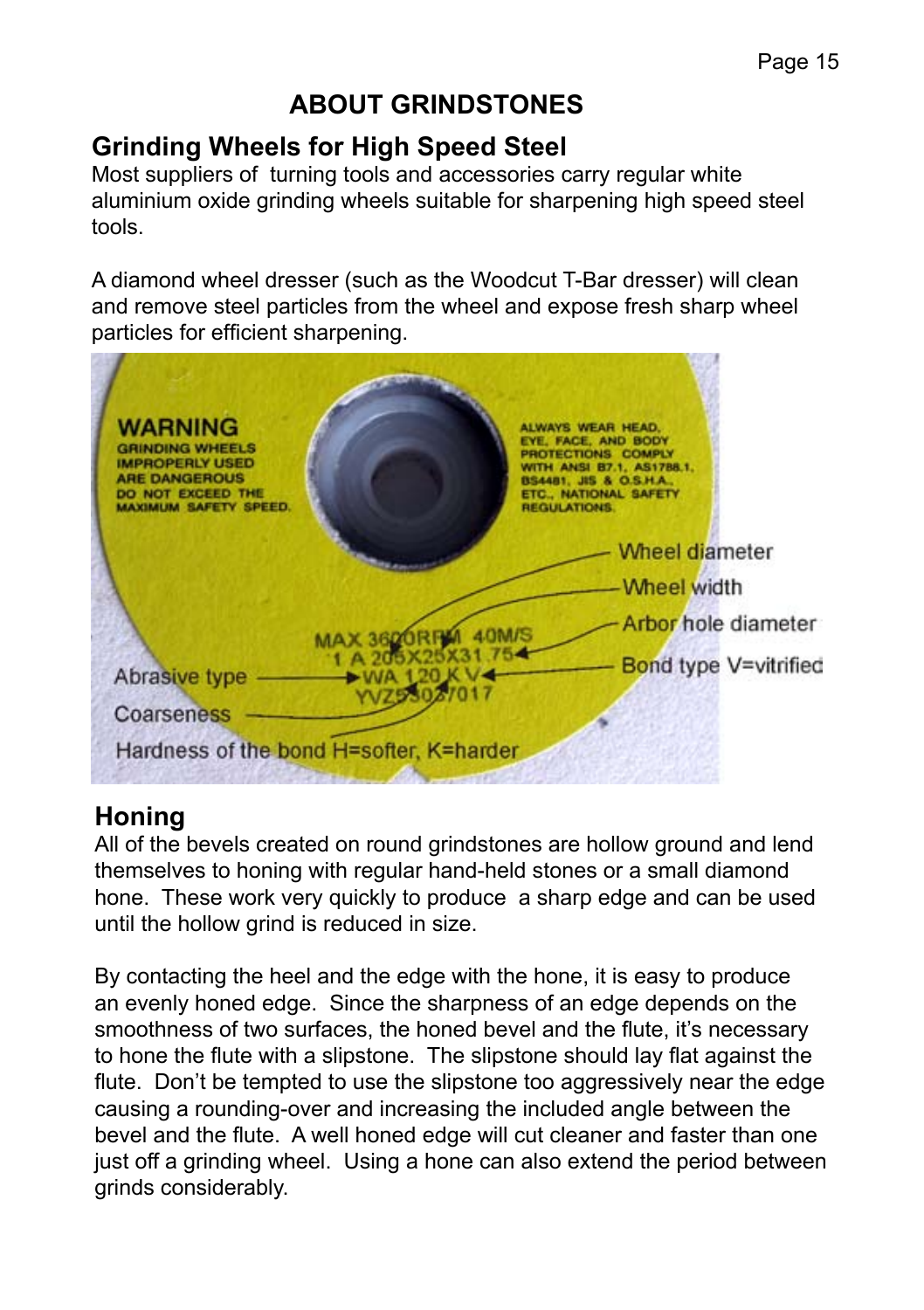Page 16

#### **OPTIONAL ATTACHMENTS**

#### **STURDY REST AND BASE SLIDE.** Codes: SRS-LH & SRS-RH

Available for left and right wheels.

The answer to the problem of flimsy and difficult to adjust grinder tool rests. Woodcut's STURDY REST is made from thick plate steel to eliminate flexing and can be easily attached to your Tru-Grind Base-slide.

#### **STURDY REST**

Codes: PVS-LH and PVS-RH The Sturdy Rest without the Base Slide. Available Left or Right.

#### **EXTRA BASE SLIDE.**

Codes: TRUB-LH and TRUB-RH Available Left & Right.

#### **EXTRA TOOL HOLDER.**

Code: SCRTH

#### **T-BAR DIAMOND WHEEL DRESSER**

Code: T-BAR Essential for maintaining your grinding wheels.







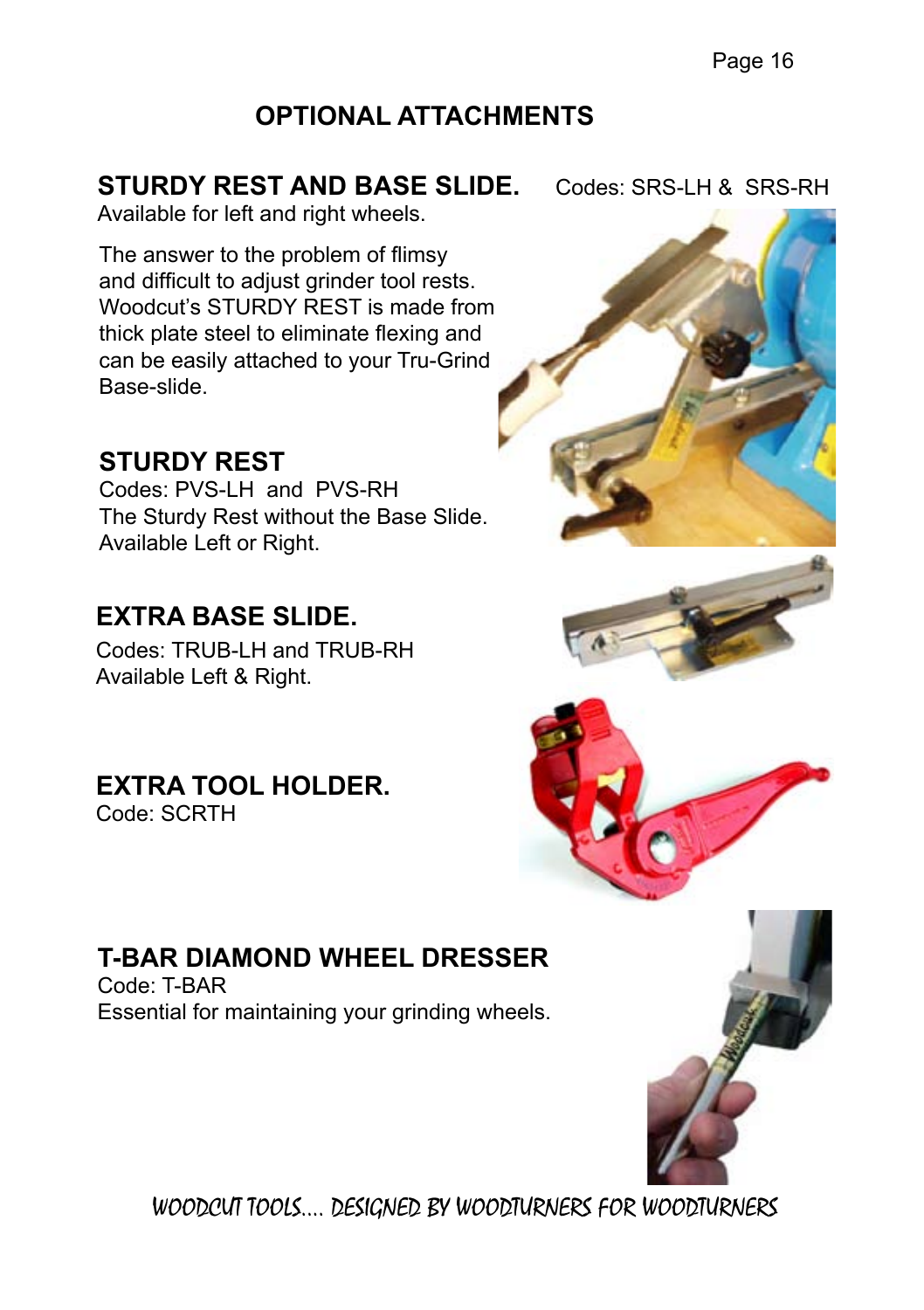**TRU-GRIND PROFILER** Code: TRPR A reference for reshaping gouge shapes to the correct profile. Can be used as a visual reference, or put into the Tru-Grind Toolholder for adjustment to match the same shape as the profiler, before replacing with your gouge for grinding to the same shape.

#### **TRI-GAUGE** Code: TRIG

For accurate sharpening angles for all woodturning tools.

**STEM SHARPENER** Code: STEM For quick and easy sharpening of Cup Cutters and Scraper Blades

**TOOL HOLDER** Code: SCRTH To hold and sharpen Woodcut Powerheads, Shepid Cutters & small 1/4" square shaft cutters.

**BASE BOARD** Code: TRBBD For mounting your grinder and the total Tru-Grind System.







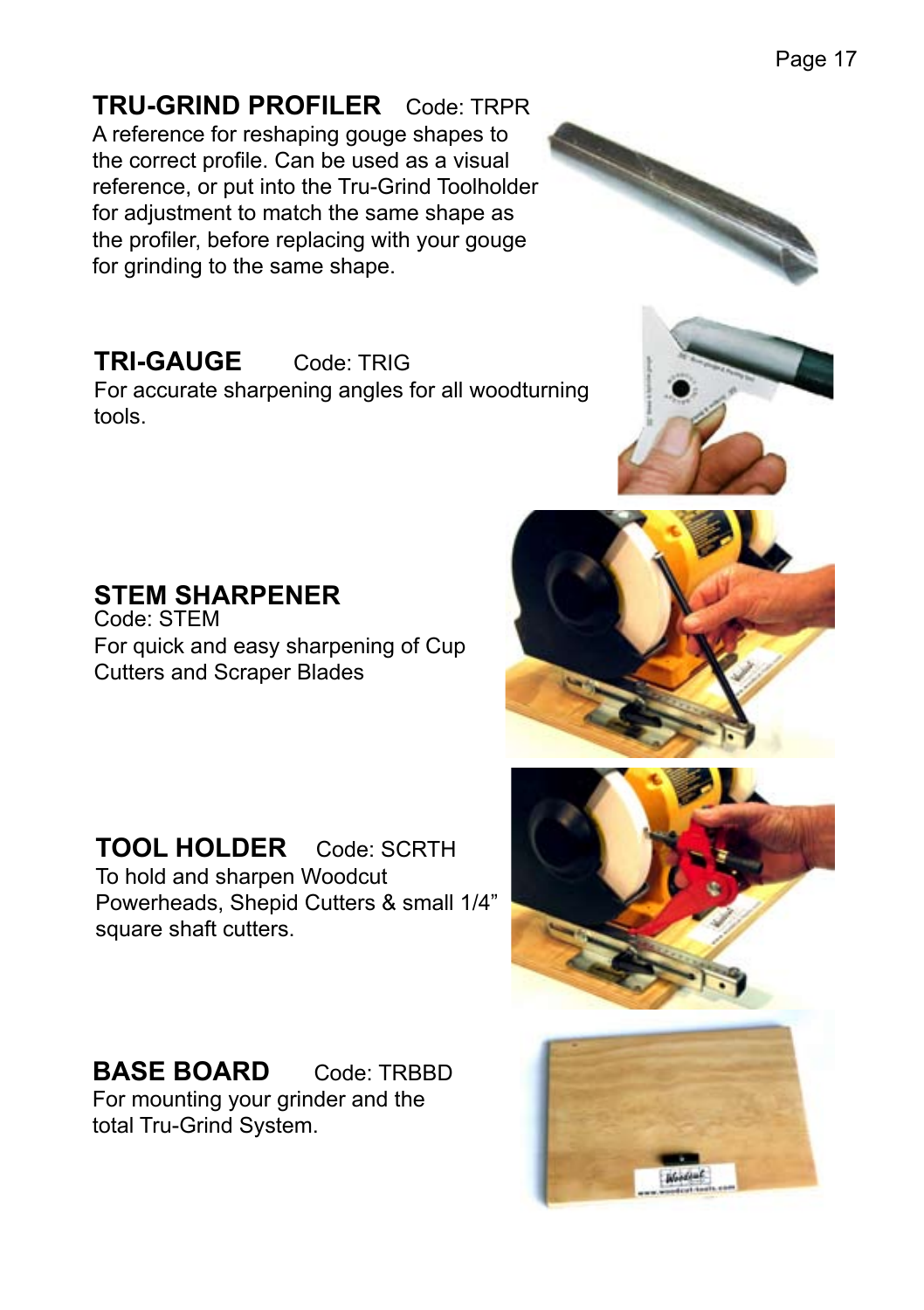#### **Other Side Base-slide Assembly**

The Base-slide is made to fit on either side of the grinder but may be supplied to fit the wrong side for your preference on your grinder.

If you prefer to use the other side simply take the assembly apart and reassemble it. The picture below shows the parts. Assemble it for the other side. Then mount it under the wheel in the same manner as instructed for the original fitting making sure that the pivot points are in line with the centre line of the grinding wheel.

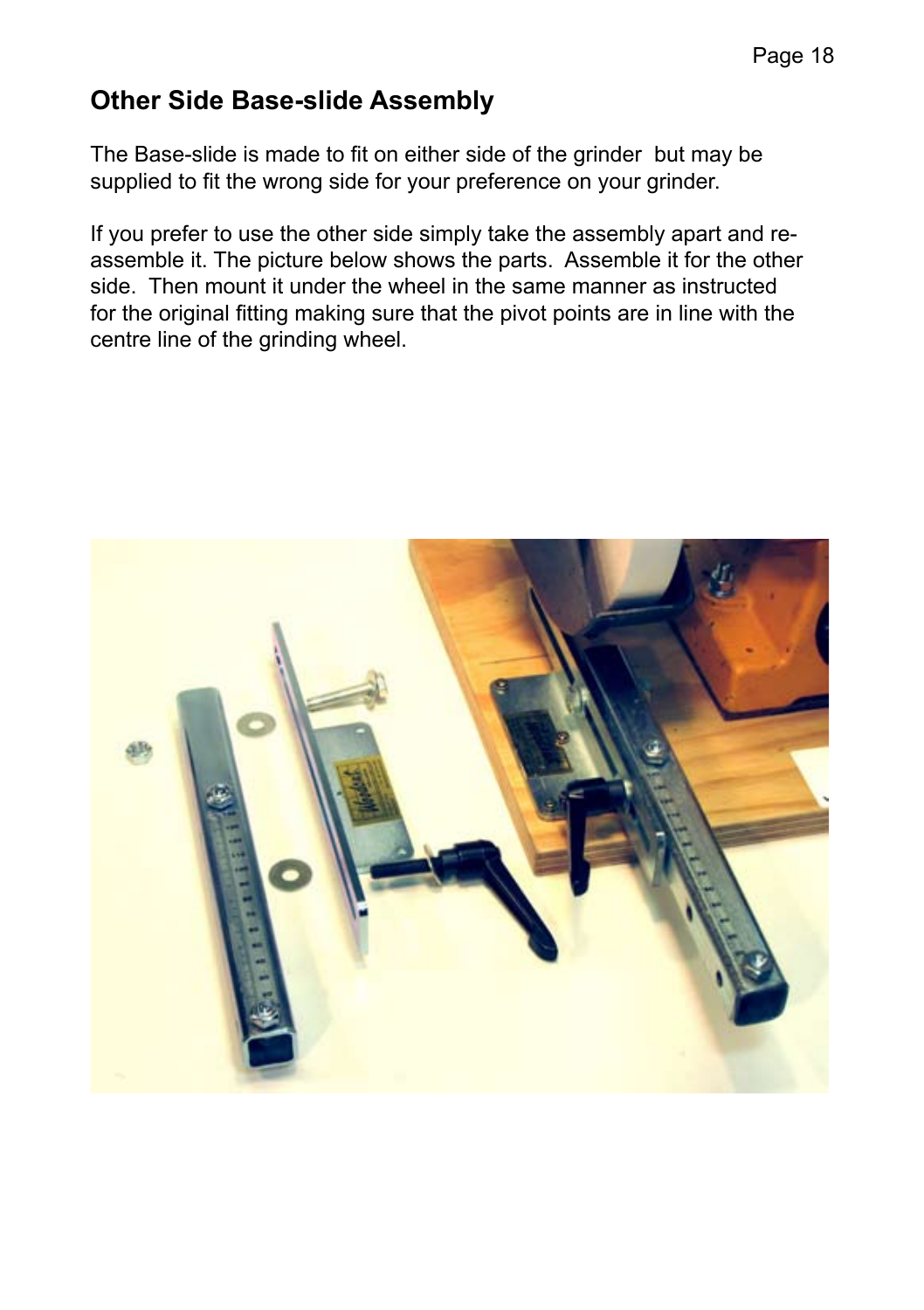

#### **The Ultimate Sharpening Centre**

This will incorporate a Base-slide under each wheel. One side for shaping using a 60 or 80 grit wheel and the other side for finishing using a 120 grit or finer wheel.